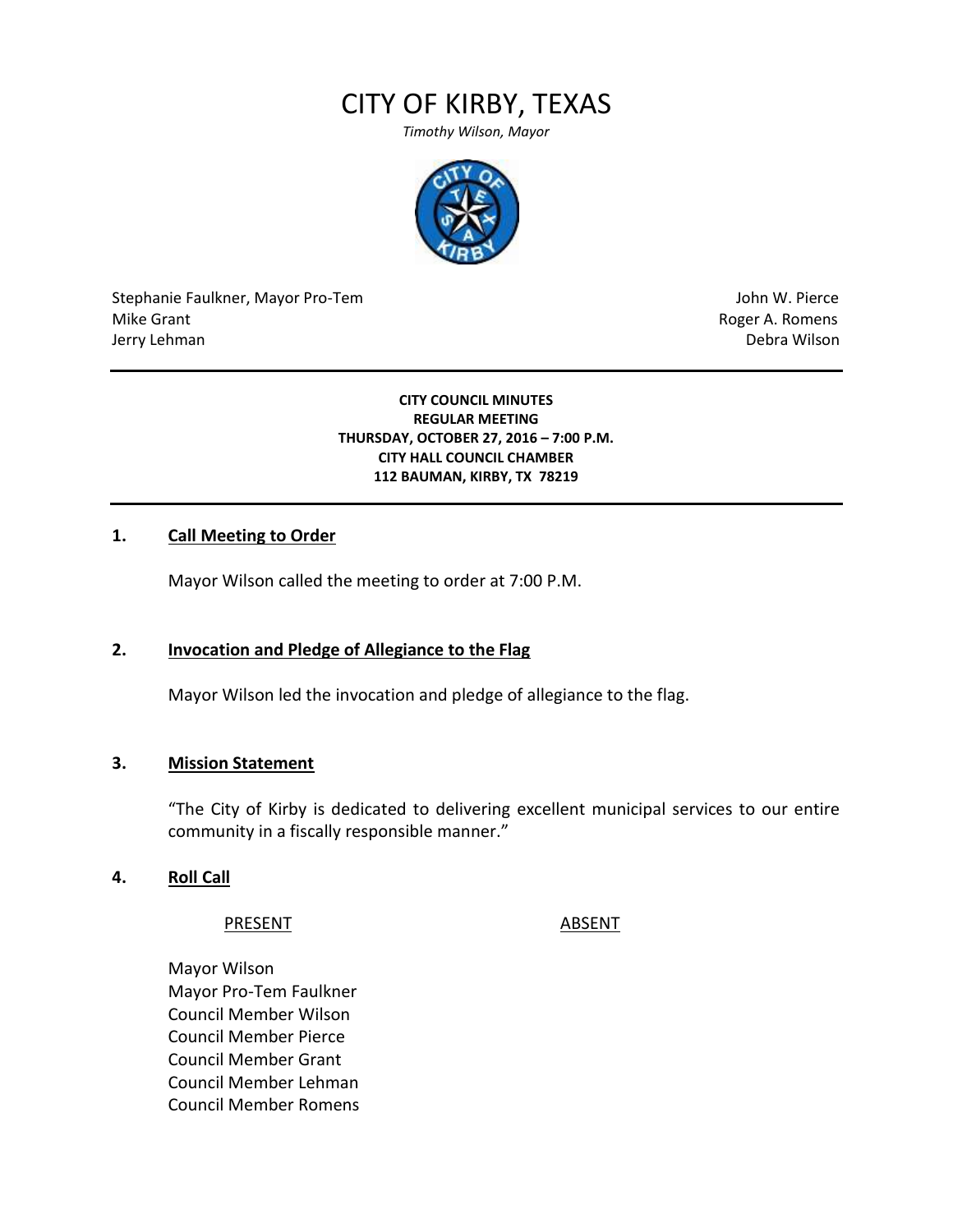Although Mayor Wilson deviated from the agenda, the minutes will be prepared in the order the agenda was posted.

# **5. Citizen Participation**

1. Steve Linscomb, Judson I.S.D., provided an update on the status of the 2016 Bond. The Board will be ranking the architects for the projects and seeking approval at the November 17, 2016 meeting. Hopefully around the first of the year there will be some construction taking place at Kirby Middle School.

2. Tom Armstrong, Republic Services – Apologized to the Mayor, Council and community for the amount of time it took to complete the curbside pick-up. Their records reflected that last year they picked up 129 tons of brush vs 329 tons of brush this year. They were unprepared because of the unforeseen circumstances.

3. Adele Douglas, 5406 Happiness – She said she will speak during the Binz Engleman property item.

4. Pat Selsor, 5414 Happiness – He said he will speak during the Binz Engleman property item.

5. Lisa Pierce, 5123 Happiness – She offered comments regarding marketing and communication in the City. Social media is a tool that most people will turn to when they are seeking information. The Ordinance Review Committee works very hard reviewing ordinances and providing recommendations to the Council and she would appreciate it if they would be brought before Council as fast as possible.

## **6. Consent Agenda**

- a. Regular Meeting Minutes October 13, 2016
- b. Discussion And Possible Action To Consider Ordinance No. O-2016-799 Electing For The City To Make Current Service And Prior Service Contributions To The City's Account In The Benefit Accumulation Fund Of The Texas Municipal Retirement System At The Actuarially Determined Rate Of Total Employee Compensation. This Is The Second Reading.

Mayor Pro-Tem Faulkner moved to accept the Consent Agenda; seconded by Council Member Grant. With all voting, "aye" the motion carried.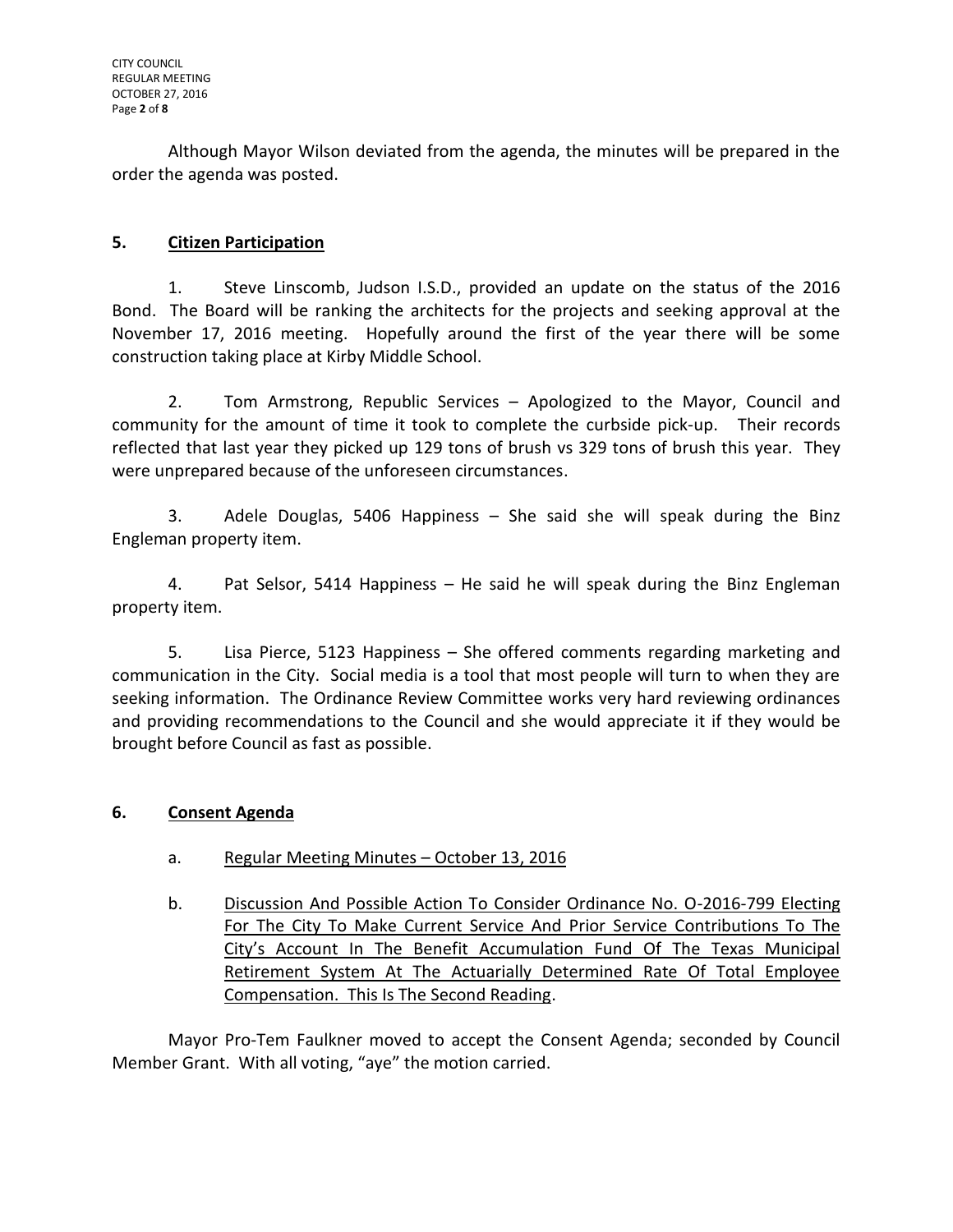#### 7. **Public Hearing**

#### a. Regarding Future Plans For Donated Property On Binz Engleman Road

Mayor Wilson opened the public hearing at 7:12 P.M.

1. Pat Selsor, 5414 Happiness – He asked Council to continue allowing access through the rear of his property.

2. Adele Douglas, 5406 Happiness – She asked Council if there were any pictures or proposals for the property owners to view.

Mayor Wilson stated the public hearing was to consider ideas that the property owners wanted to share for future plans for the donated property.

There being no other proponents or opponents to speak, Mayor Wilson closed the public hearing at 7:14 P.M.

#### **8. Discussion And Possible Action**

## a. Discussion And Possible Action Regarding Future Plans For Donated Property On Binz Engleman Road

City Manager Vernon provided the history of the meetings with the property owners affected by the Binz Engleman Road decisions. The City's course of action would be to have the property appraised and sell it at the fair market value.

Marc Schnall, City Attorney, reiterated the information that the property would have to be appraised and sold at the fair market value. The Constitution does not let a City give away public property.

Marc Schnall said the consensus of the Council was to double check figures and dimensions of the lots and bring to Council a preliminary drawing from the city engineer.

Mayor Wilson asked that this item be place on the agenda for the first meeting in December.

### b. Discussion And Possible Action To Appoint Members To The Beautification And Recycle Committee

Mayor Pro-Tem Faulkner moved to appoint Kara Steel, Donald Aldridge, and Francisco F. Canales to a term expiring October 1, 2018; seconded by Council Member Grant.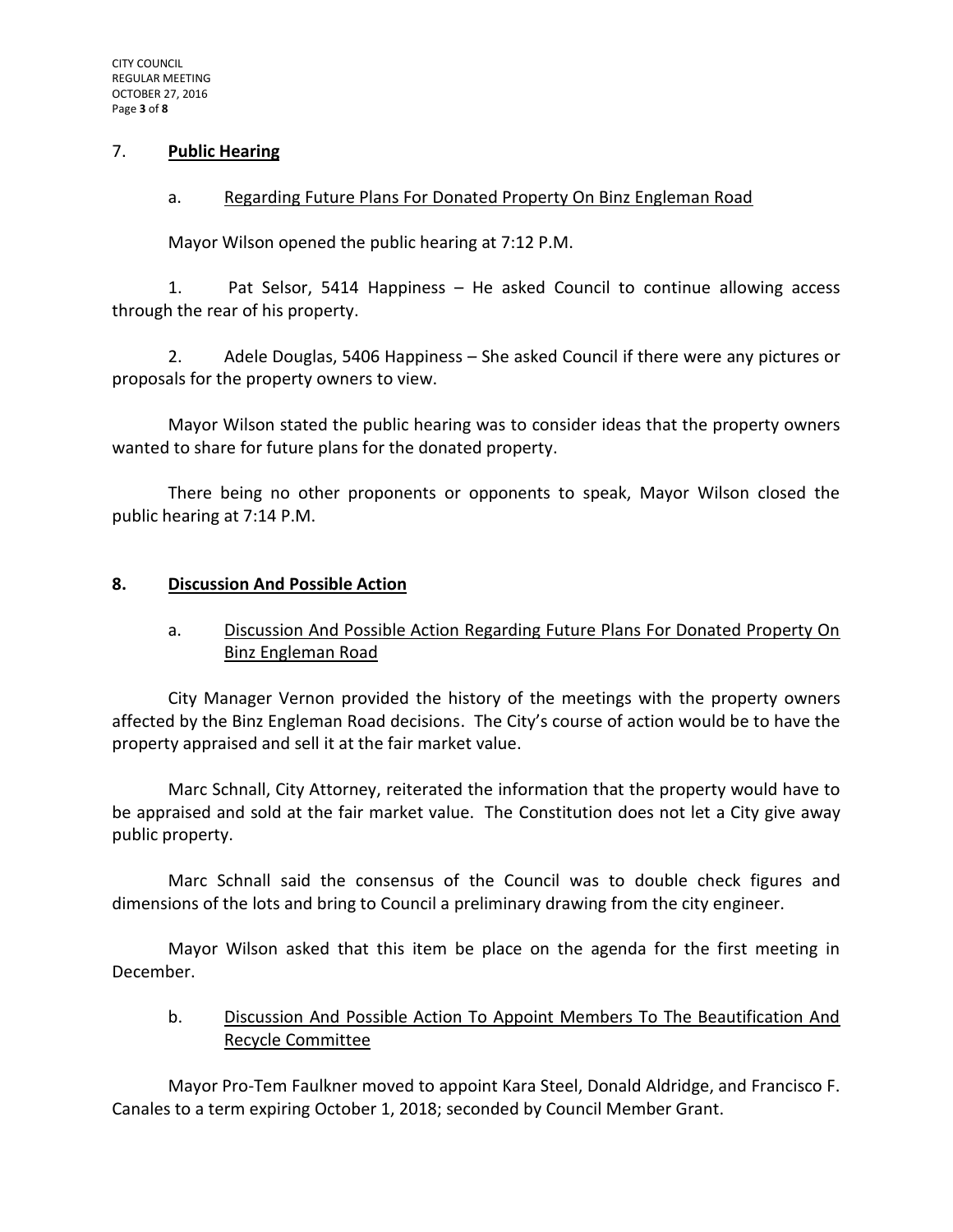The motion carried with a  $6 - 0$  vote.

AYES: 6 NAYES: 0

### c. Discussion And Possible Action To Appoint Members To The Building and Standards Commission

Mayor Pro-Tem Faulkner moved to appoint Gary Wilson and Mary Wright to the Building and Standards Commission; seconded by Council Member Grant.

Mayor Pro-Tem Faulkner moved to amend her motion to appoint Gary Wilson and Kimberly Keene, currently an alternate member, as regular members with the term expiring October 1, 2018 and Mary Wright as an alternate member with the term expiring October 1, 2018; seconded by Council Member Grant.

Mayor Wilson called for the vote on the amended motion:

The motion carried with a  $6 - 0$  vote.

AYES: 6 NAYES: 0

Mayor Wilson called for the vote on the main motion:

The motion carried with a  $6 - 0$  vote.

AYES: 6 NAYES: 0

### d. Discussion And Possible Action To Appoint Members To The Parks and Recreation Committee

Mayor Wilson informed Council that Coach Stephen Mirza from SA Spartans is seeking appointment to the Parks and Recreation Committee.

Mayor Pro-Tem Faulkner moved to appoint Stephen Mirza, Angelica Page, Stacey Self and Sylvia Apodaca to the Parks and Recreation Committee with terms expiring on October 1, 2018; seconded by Council Member Grant.

The motion carried with a  $6 - 0$  vote.

AYES: 6 NAYES: 0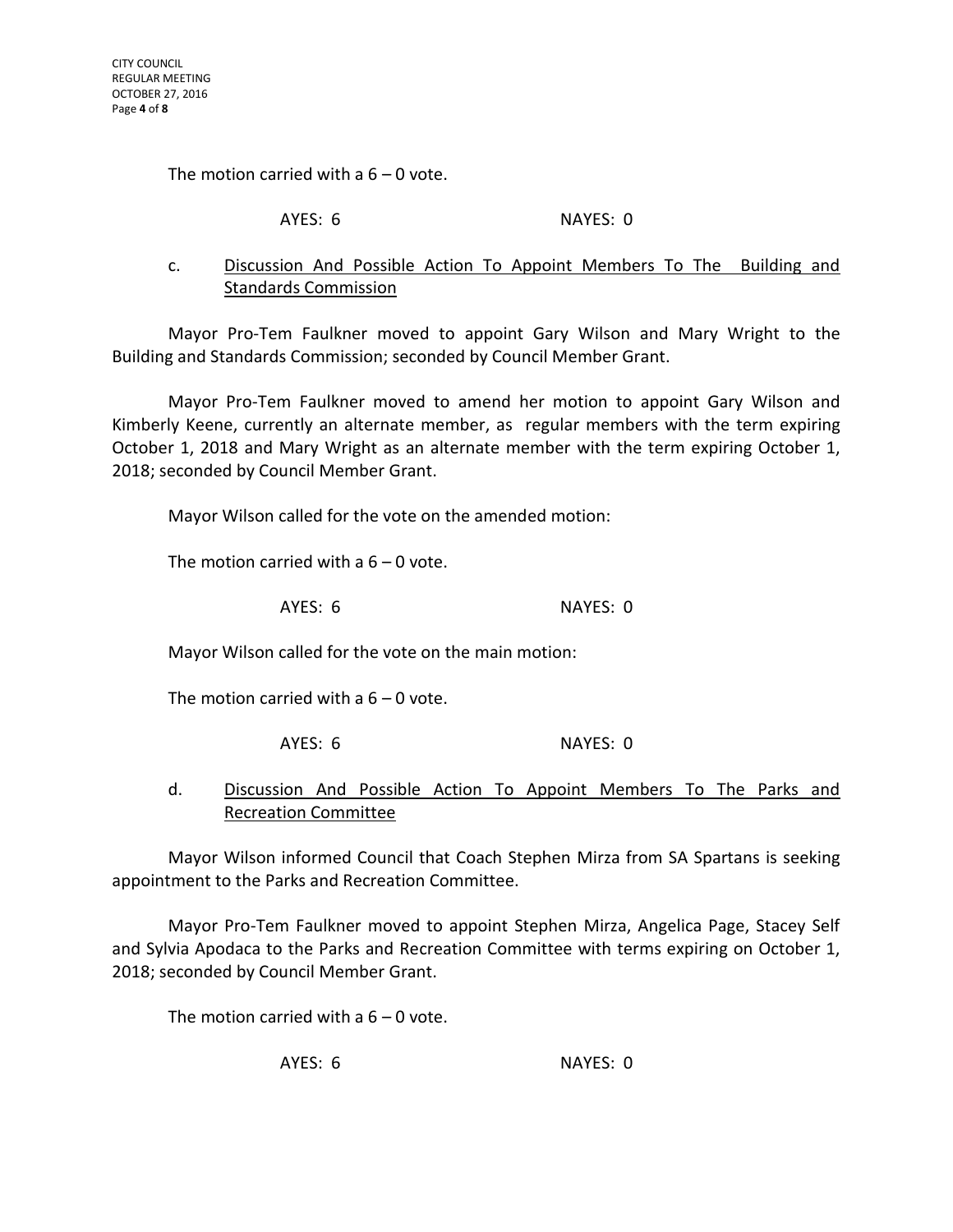Council Member Romens stated that some of the Committee members are on other boards that contract with the City for use of the Park. He wanted to avoid a conflict of interest by preventing a quorum of their members on the Parks and Recreation Committee. He requested a list of board members who are contracting use of Friendship Park.

## e. Discussion And Possible Action Regarding Established 2016-2017 Goals For The City Of Kirby

City Manager Vernon stated she would be addressing the currently funded grants, pending grants that have been applied for and grants we are going to apply for. She said currently funded are two MPO grants: Hike and bike trail and Binz Engleman Road reconstruction are on-going. The CDBG grants: John Sterling playground equipment (no restroom). On Pageland and Theodore, we should be able to start working on the design of that project in the next couple of month. The pending grant from Union Pacific Foundation is for lighting at the hike and bike trail. To be submitted is a Play Time grant for playground equipment. The new MPO call for projects was just released. We will be able to submit our next MPO request to consider Ackerman Road. There was a change in the program that the project would have to be a minimum of one million dollars. City must provide a 20% construction match. They reiterated that it is reimbursable and once they are under construction they suggested we bill them monthly. Council will be asked if they want to consider Ackerman Road only or also consider Old Seguin Road.

# f. Discussion And Possible Action Regarding Lowering The Speed Limit On Ackerman Road

Chief Bois said Mayor Pro-Tem Faulkner requested lowering the speed limit from 35 mph to 25 mph. He said according to the Transportation Code Section 545.352 the lowest the speed limit allowed on a street in an Urban District is 30 mph.

Mayor Pro-Tem Faulkner proposed to Council that there be immediate action to make Ackerman Road safe also future action which includes grant money to fix the road because that takes year to receive. There are other cities with 20 mph speed limits with speed bumps. By lowering the speed limit and enforcing the speed limit will cause people to maybe look for an alternate route.

Council Member Pierce said we need to find a solution to keep our streets safe and enforce the rules.

Mayor Wilson said contact TxDot to find out why we can't lower the speed limit to 20 mph. Chief Bois said he would contact TxDot.

g. Discussion And Status Update On Vigilant License Plate Reader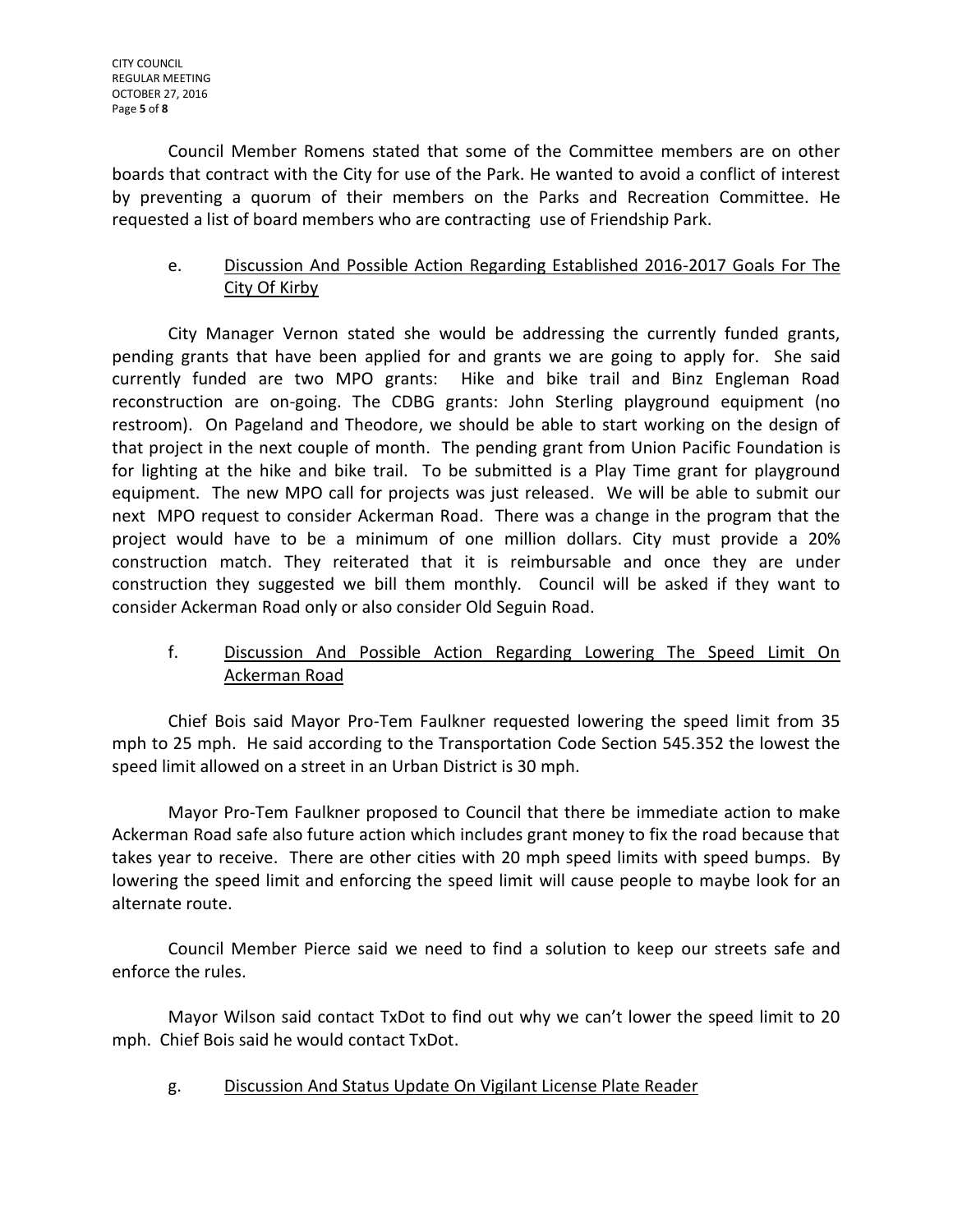Chief Bois provided the process it took to bring the license plate reader into action.

## h. Consideration And Possible Action On Amending The Fiscal Year 2016-2017 Kirby Crime Control And Prevention District Budget

Mark Welch, President of Crime Control and Prevention District Board provided an overview of the amended FY 2016-2017 Budget.

Mayor Pro-Tem Faulkner moved to accept the Kirby Crime Control and Prevention District amended Fiscal Year 2016-2017 Budget; seconded by Council Member Grant.

The motion carried with a  $6 - 0$  vote.

AYES: 6 NAYES: 0

### i. Discussion And Possible Action Regarding Garage Sale Signs

Council Member Grant said the residents are following the Garage Sale Ordinance.

City staff will ensure that residents sign the back of the garage sale sign stating they understand the Ordinance. This will be a way that Code Compliance will be able to determine that the resident was made aware of the requirement.

## j. Discussion And Possible Action Regarding Water Storage Tanks

Mark Hill, City Engineer, informed Council that N.G. Painting, the contractor for the repainting of the elevated and ground storage tank interior and exterior has discovered extensive deterioration in the ground storage tank and elevated storage tank. He requested approval of a change order that would increase the cost of the project in the amount of \$32,200 to complete the additional services identified.

Mayor Pro-Tem Faulkner moved to approve the change order for repainting the water storage tank in the amount of \$32,200; seconded by Council Member Grant.

The motion carried with a  $6 - 0$  vote.

AYES: 6 NAYES: 0

k. Discussion And Possible Action On A Memorandum Of Agreement With The City Of San Antonio For A Municipal Boundary Adjustment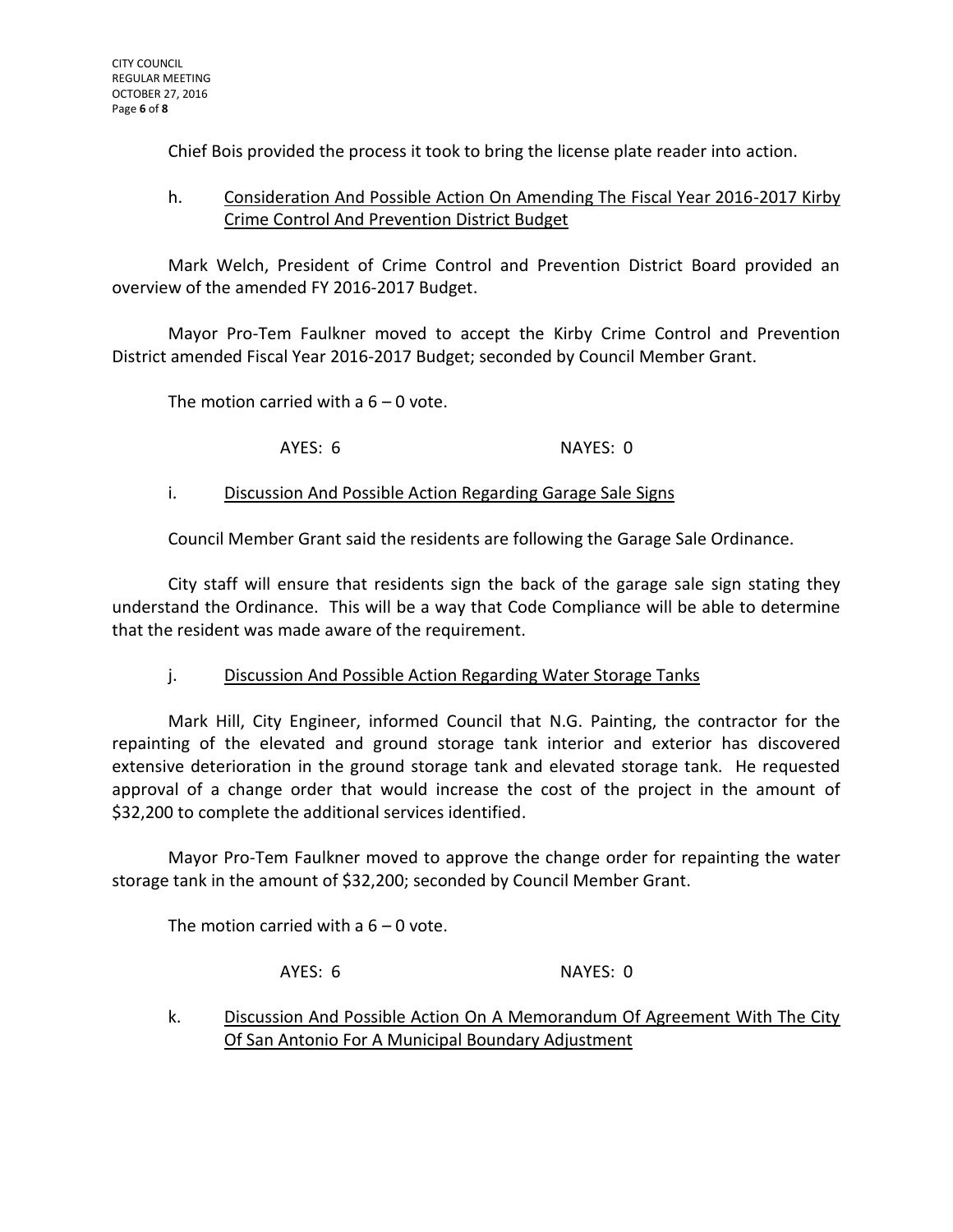Mayor Pro-Tem Faulkner moved to accept the Memorandum of Agreement with the City of San Antonio for a Municipal Boundary agreement; seconded by Council Member Lehman.

The motion carried with a  $7 - 0$  vote.

AYES: 7 NAYES: 0

# l. Discussion And Possible Action On The Re-Appointment Of The Following Members Of The Kirby Crime Control And Prevention District: Mark Welch, Peter Kries, Jim Mini And Ken Thuleen, Beginning November 1, 2016

Council Member Grant moved to appoint Mark Welch, Peter Kries, Jim Mini and Ken Thuleen, Beginning November 1, 2016; seconded by Mayor Pro-Tem Faulkner.

Council Member Romens voiced a concern about a member of the Crime Control District.

The motion carried with a  $5 - 1$  vote.

AYES: 5 NAYES: 1 (Council Member Romens)

## **9. Requests and Announcements**

## a. Requests By Mayor And Council Members For Items To Be Placed On Future City Council Agendas And Announcements On City Events/Community Interests

Council Member Romens – He stated fourteen students were recognized for earning straight A's at Kirby Middle School and he supports recognizing excellence in the community. Also, tonight is a Block Party at Kirby Middle School. He talked to the art teacher at Wagner High School and the parents and artists need to sign a release form and return it to the teacher in order for the products can be brought before City Council. The City has provided that document to the schools.

Council Member Wilson – She thanked the Parks and Recreation Committee for their work in organizing Movie at the Park and thanked the Police Department and Fire Department and Dispatch for letting people know what happened last Wednesday and informing them to stay away from Ackerman. She said she appreciated all the work the whole City had done. Kirby Baptist Church will be having a Halloween event on Sunday afternoon.